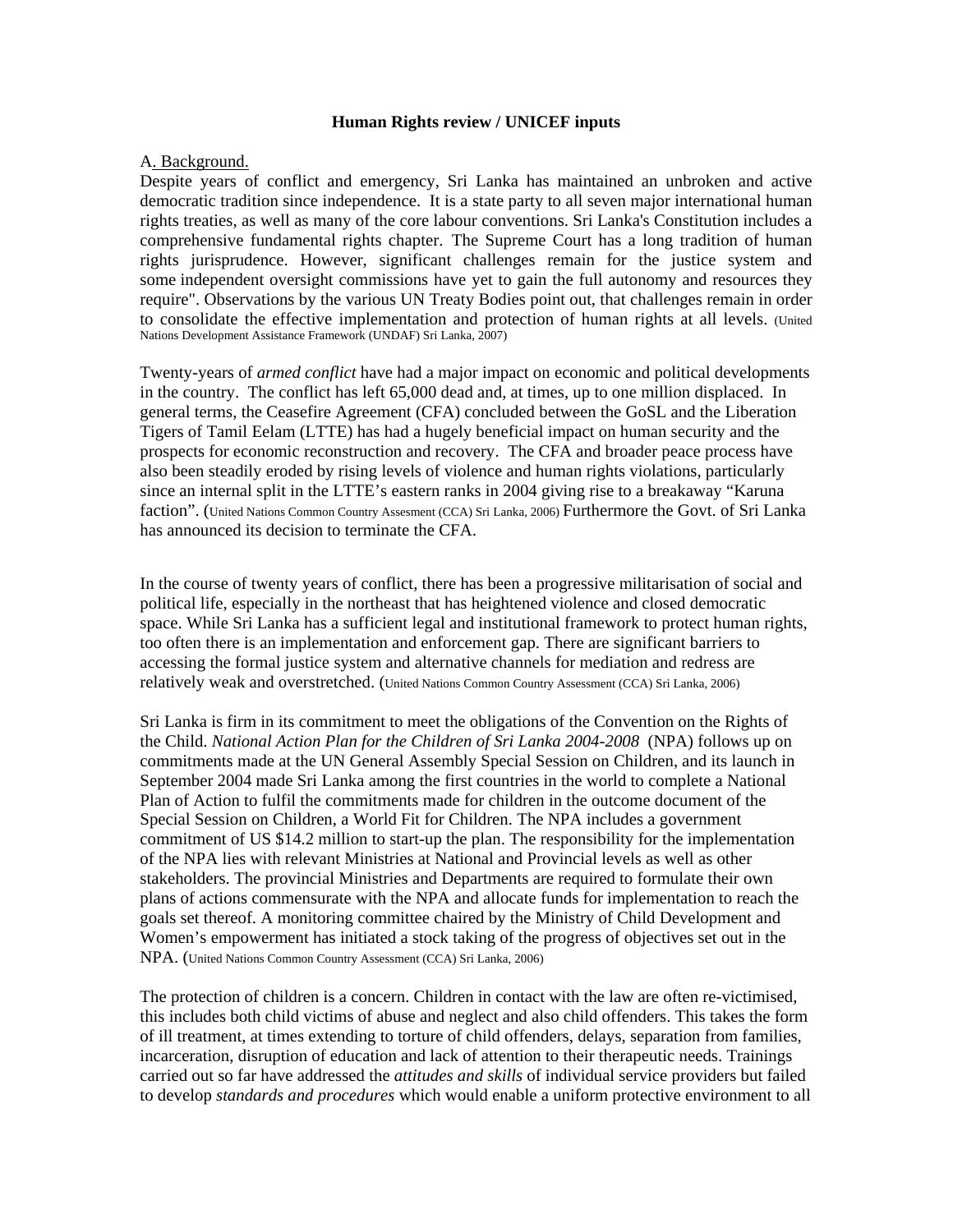children in contact with the law. Legal reforms have generally been *top down* and they have not taken into account the views and experiences of children and service providers. The strengthening of practice must be supplemented with a continuous review of law and policy, institutionalized training and the provision of necessary infrastructural support. Key issue is that the age of criminal responsibility is 8yrs with the courts having discretion to extend to 12 yrs depending on the subjective assessment of level of maturity. (United Nations Common Country Assessment (CCA) Sri Lanka, 2006)

Institutional care is at present the most common solution for children deprived of parental care in Sri Lanka. At the end of 2006 more than **19,000** children were living in these institutions, separated from their families; girls outnumber boys by 8 percent (i.e. they represent **54%**)

Fostering is possible through the issuing of a Fit Person Order, but such an order is utilized only in cases where children can be entrusted to a relative. Furthermore, the recourse to institutional care is frequently practiced also to solve family problems not related to parental care: children are sent to institutions either through an intervention of the officers of the Department of Probation and Child Care Service (DPCCS) - which is the agency providing social services to children - or directly by parents. (Report on Voluntary Residential Institutions for Children in Sri Lanka, Ministry of Child Development & Women's Empowerment and UNICEF, 2007)

#### B. Promotion and protection of human rights

The Government of Sri Lanka has ratified the UN Convention on the Rights of the Child [12/7/91] and the Optional Protocol on the Involvement of Children in Armed Conflict [8/9/00]. The Second Report to CRC Committee submitted for the period 1994 to 1998 was adopted in June 2003 when the Committee issued its Concluding Observations. The Ministry of Child Development and Women's Empowerment is coordinating the preparation of a Consolidated Report [Third and Fourth Reports from 1998 - 2008] due on 10 August 2008.

Sri Lanka is required to report on the Security Council Resolution 1612. To this end a task force has been established to monitor and report on grave child rights violations. The taskforce is chaired by the UN Resident Coordinator and UNICEF is the Vice Chair and provides secretariat facilities as well. The government is a member of the Taskforce. Inputs to 2 reports have been provided to the SRSG.

The Government of Sri Lanka established a multidisciplinary task force on children and armed conflict in April 2007. The task force is chaired by the Secretary of the Ministry of Child Development and Women's Empowerment, and includes representatives from the Ministries of Justice, Education and Defence, the National Child Protection Authority, the Human Rights Commission, the Department of Probation and Child Care Services and UNICEF. The task force has discussed a number of issues, including the harmonization of the national legislation with the United Nations Convention on the Rights of the Child and its Optional Protocol on children and armed conflict; education as a preventive tool against child recruitment; the promotion of birth registration; the protection, rehabilitation and reintegration of former children associated with armed groups; the development of an effective response to allegations against the security forces; and the improvement of law enforcement in relation to child rights violations. (Report of the Secretary-General on children and armed conflict in Sri Lanka, December 2007)

C. Identification of achievements, best practices, challenges and constraints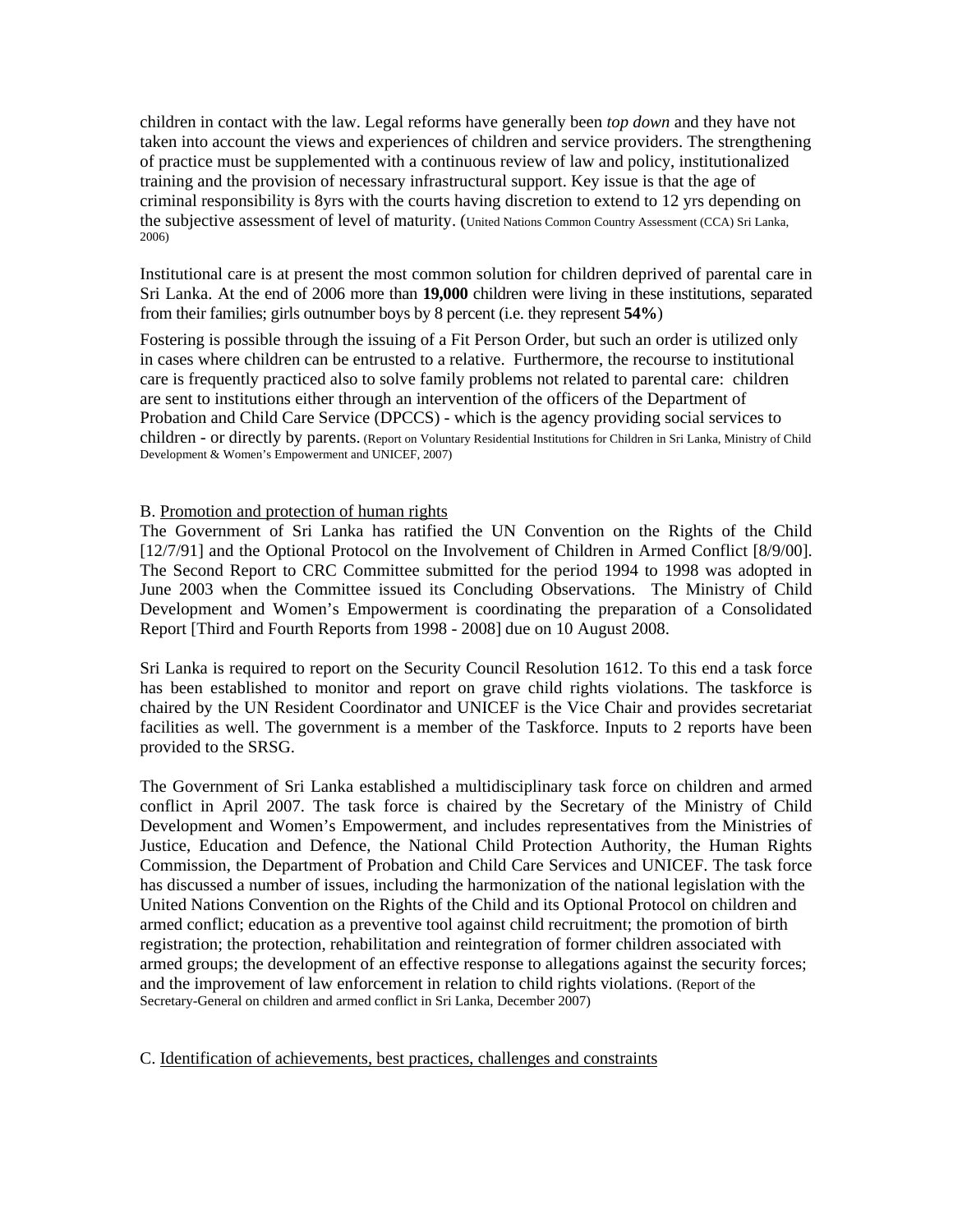- 1. Achievements
	- From 1 January to 30 November 2007, **283** children have been documented recruited by the different armed groups: 156 from LTTE and 227 from TMVP, which represent a decrease of **38%** in comparison to 2006. Most likely, these figures represent a portion of the real number of children being recruited; families are still rather restricted in their movement, or under pressure and threat from different armed groups to report. (UNICEF data base monitoring system )
	- During the same period, **254** children have been released (180 from LTTE and 74 from TMVP) which represent an increase of **42%** in comparison to 2006. The release of these children occurred after regular advocacy with all parties. **228** children have been also reported to have runaway from both armed groups and reported to different Child Protection Organizations. (UNICEF data base monitoring system )
	- 1357 children released from armed groups are presently under reintegration process with the support of Child Protection agencies providing special protection, transit care, vocational training, back to school and income generating activities (UNICEF data base monitoring system )
	- The Commissioner General of Rehabilitation under the Ministry of Justice has been appointed to establish protective accommodation and rehabilitation centres and develop proper policy for the protection and reintegration support of children who surrendered to the Government, including children who ran away from armed groups and sought protection. UNICEF provides financial and technical support to this initiative, a policy concept paper is under finalization and a child rehabilitation centre should open in January 2008.
	- 136 cases of grave violations of child rights have been verified and reported.
	- Since 1 November 2006, there were verified reports of 45 children killed and 77 children maimed owing to the conflict, with more than half of the incidents occurring in Batticaloa, followed by Mannar and Jaffna districts. (Report of the Secretary-General on children and armed conflict in Sri Lanka, December 2007
	- Despite the increased risks there are signs of a positive impact of the Mine Risk Education program; only **17** Civilian mine/UXO casualties were reported in 2007 compared to the 64 casualties reported in 2006. (Information management System for Mine Action (INSMA) database)
- 2. Challenges and constraints
	- Due to the considerable fear among communities and potential monitoring partners to report or monitor violations; the volatility of the security situation; and fear of reprisals from reporting violations perpetrated by the parties to the conflict; it is currently likely that there is a degree of under-reporting of grave violations.
	- Till date **406** children are documented to be with both armed groups (245 with LTTE and 161 with TMVP) and additionally **1244** youth recruited when there were children are now over 18 and still remain in both armed groups (1189 with LTTE and 55 with TMVP) (UNICEF data base monitoring system )
	- Despite repeated statements from both groups on not recruiting children, children continue to be recruited or re recruited by the LTTE and the TMVP in the north and east or the country.
	- The TMVP continues to recruit children in government controlled areas.
	- The split of the TMVP into 2 factions have disorganized the chain of command and makes any negotiation for the release of children more complex.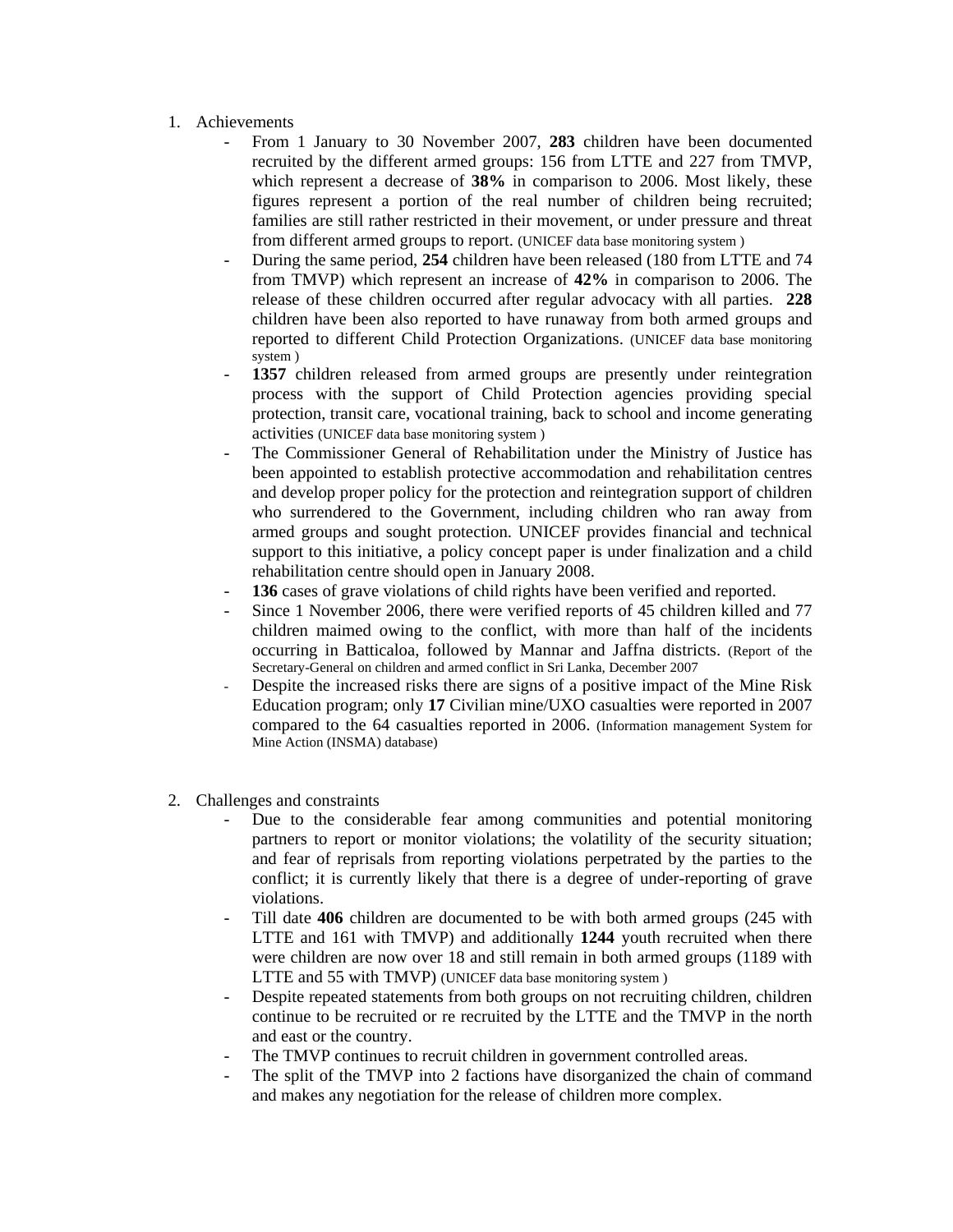- Families are facing difficulties in reporting to Child protection organizations because they are restricted in their movement or threatened.
- There is a lack of secure environment for children to return to in their communities. Children are exposed to the risk of re recruitment and to continuous suspicion.
- In this context it is more and more challenging to secure alternative care facilities for children who have been released or who have run away from the armed groups and cannot return home.
- Child Protection organizations face difficulties in conducting regular follow-ups for reintegrated children; access to some areas being restricted, populations are displaced. Child protection organizations also have limited access to children who returned spontaneously to propose reintegration support due to families hiding children or sending them abroad for security reasons.
- Community protection and prevention initiatives are still restricted, individuals or local organization are subject to threats.
- The heightened politicization of humanitarian issues in the media, including issues pertaining to children; and negative media and at times, statements against the United Nations, NGOs and humanitarian workers, further worsened the working environment for humanitarian workers, compromised their ability to carry-out their work, and potentially endangered their safety and security. Security concerns were also raised because of threats made to humanitarian workers, including child protection workers and media representatives by armed groups.
- The intensification of the conflict severely affected the local population and led to large-scale displacement of civilians in the reporting period, predominantly from Batticaloa, Mullaitivu, Kilinochchi and Jaffna districts. The numbers of people displaced by the recent conflict fluctuated throughout the reporting period. As of August 2007, an estimated 180,000 individuals were displaced in Sri Lanka due to the escalation of the conflict since April 2006; and 97,923 individuals (30,150 families) returned to their places of origin. Responding to internally displaced families and children from renewed conflict and the tsunami remains a challenge. The number displaced due to the armed conflict fluctuates depending on the location and intensity of the conflict.
- Humanitarian access has been limited in certain divisions of Batticaloa, Trincomalee, Ampara, Jaffna, Mannar, Vavuniya, Kilinochchi and Mullaitivu throughout the reporting period, directly impeding the regular provision of essential services to children by humanitarian agencies
- Lack of security and restricted movement, continue to affect the access to education for children. Schools being used by IDPs, and extended absence coupled with disruptions in schools during resettlement, resulted in an increased number of children dropping out of school and an inability of many children to competitively perform in exams. The displacement of teachers also detrimentally affected children's access to and quality of education during the reporting period
- The challenge is exacerbated by the presence of a large number of Unexploded Ordnances (UXO) particularly in areas that have seen heavy fighting in 2006 and 2007, posing major obstacles to resettlement.
- Despite the efforts of the Ban Landmine Advocacy Forum, convened by the Consortium of Humanitarian Agencies (CHA), the Government has not signed the Ottawa Treaty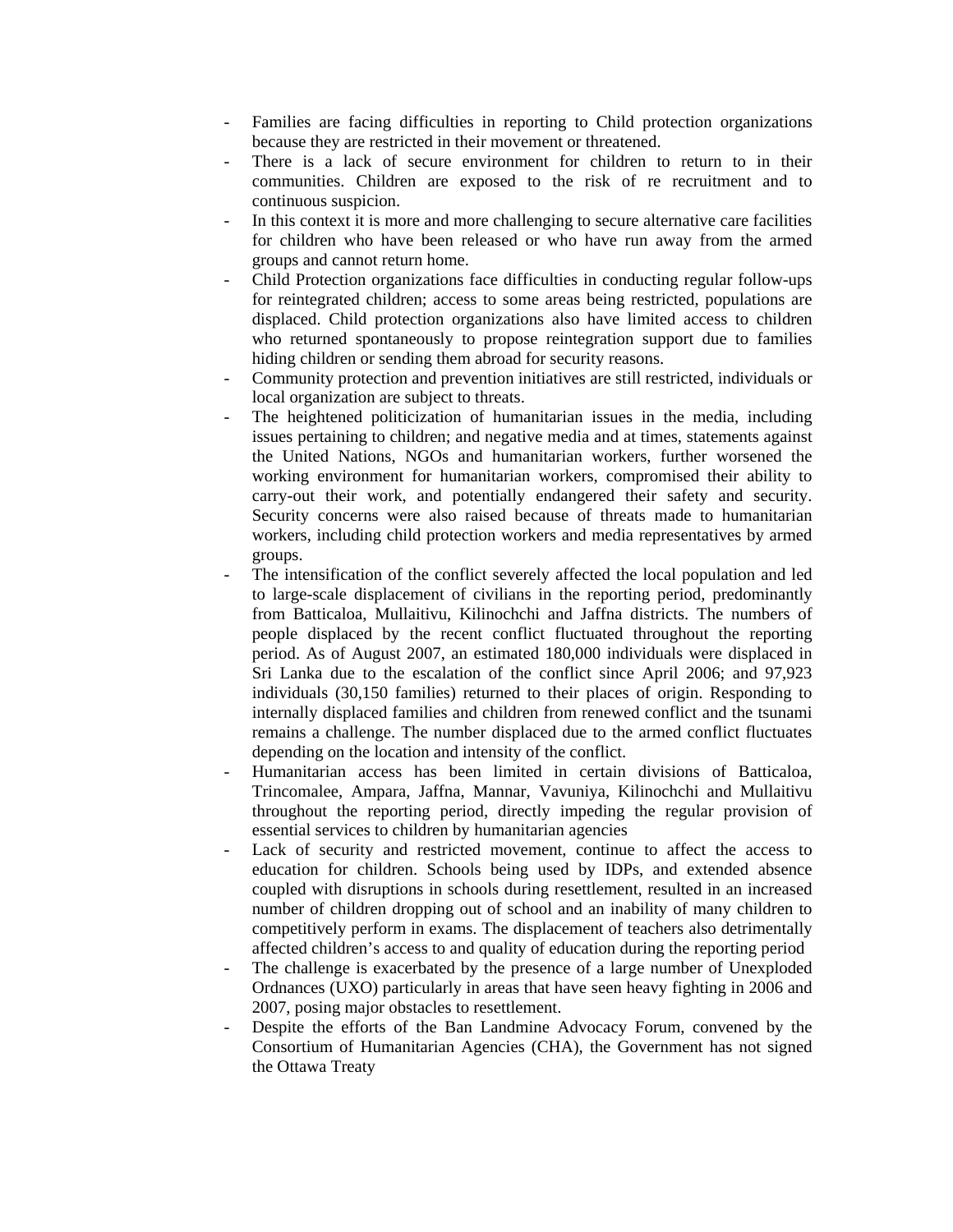# D. Key national priorities, initiatives and commitments

The Commissioner General of Rehabilitation under the Ministry of Justice has been appointed to establish protective accommodation and rehabilitation centres and develop proper policy for the protection and reintegration support of children who surrendered to the Government, including children who ran away from armed groups and sought protection. The Government is also working with UNICEF's support in formulating a policy on this.

# E. Summary of UNICEF capacity-building and cooperation

# 1. Tsunami affected children

- UNICEF has contributed to a major construction effort, rebuilding and improving a wide range of health and education facilities that were damaged or destroyed by the tsunami three years ago. Under the tsunami recovery plan UNICEF has been building 32 schools, working with the United Nations Office for Project Services (UNOPS), which is managing construction projects in the affected areas.
- UNICEF, with UNOPS, the Sri Lankan government and other partners, is also completing a large building programme for health facilities in many tsunamiaffected areas. New maternity and paediatric wards are providing vital services for families up and down the east and south coast. More than twenty Gramodaya health centres now serve communities with improved facilities and better access to localized healthcare, and UNICEF has also supported the construction of 27 social care centres, which provide families and children with combined social and health services in one locality.

#### 2. Health and Nutrition

Maternal and child malnutrition and neonatal mortality represent the country's most pressing health issues, along with wide disparities in the health and nutritional conditions of children living in the conflict-affected and poorer areas. The key objectives of UNICEF's Early Childhood and Development programme are to build the knowledge and skills of caregivers in appropriate child care practices, improve access and quality of maternal and child health services, and to support national and sub-national capacity building to develop and implement health and nutrition programmes.

# 3. Child Protection

UNICEF's Protection programme aims to contribute to the reduction of child abuse and exploitation, and to eliminate gender and family-based violence and the exploitation of women. It also works to protect and support the realization of rights of children and women most affected by armed conflict and to mitigate the effects of conflict on all children and women.

> Monitoring and Reporting: At the Oslo round of Peace Talks in November 2002, UNICEF was given a mandate to monitor child rights violations of the ceasefire agreement. As part of this mandate UNICEF compiles and verifies data on child recruitment, as reported usually by family members, and makes this information